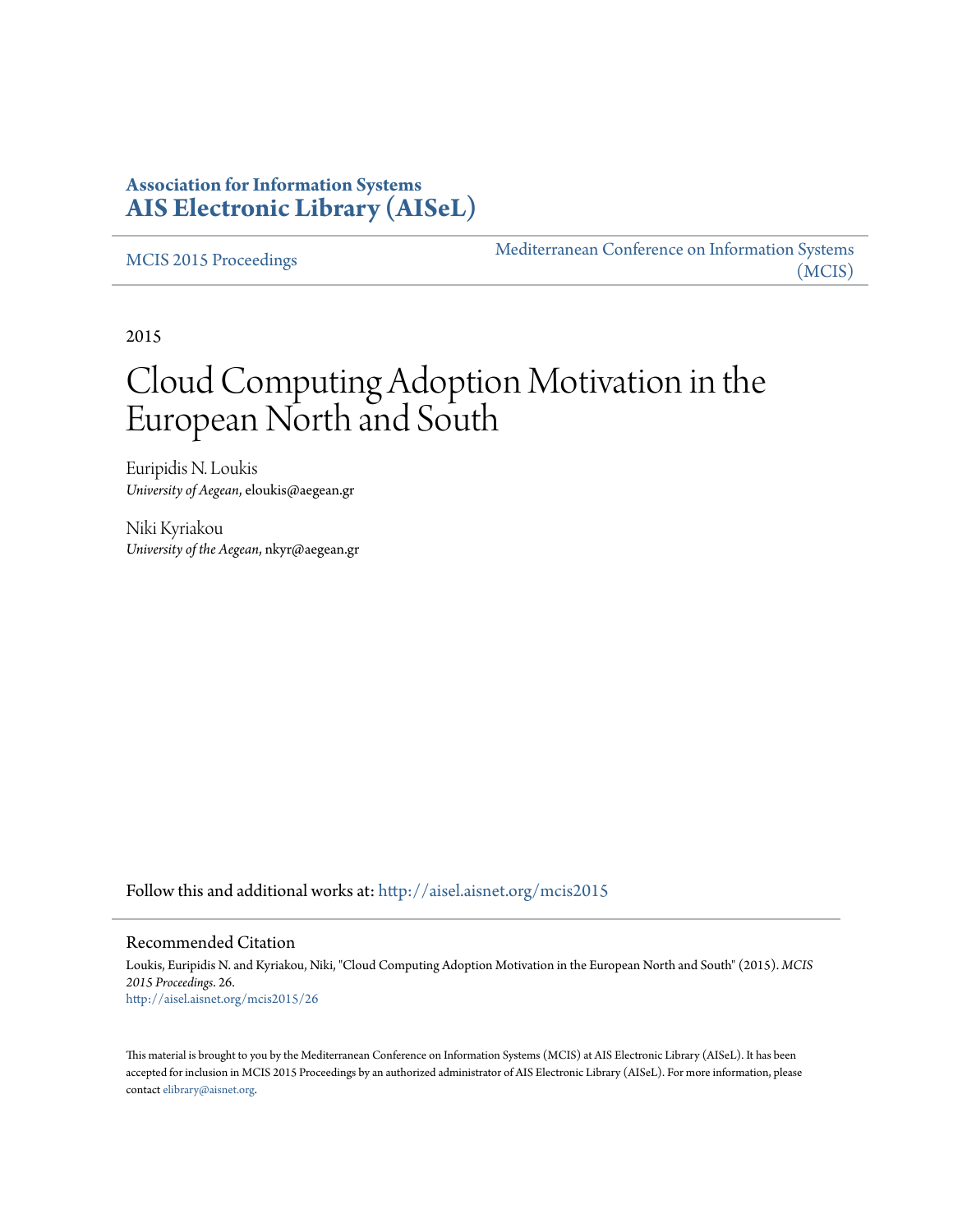# **CLOUD COMPUTING ADOPTION MOTIVATION IN THE EUROPEAN NORTH AND SOUTH**

*Completed Research*

Loukis, Euripidis, University of Aegean, Samos, Greece, eloukis@aegean.gr Kyriakou, Niki, University of Aegean, Samos, Greece, nkyr@aegean.gr

### **Abstract**

*The European North-South divide has been one of the most important and widely debated problems of Europe for long time. The countries of the European South have for decades lower levels of economic and technological development and performance than the countries of the European North; though there has been a convergence between the European North and South for some time, recently, due to the economic crisis, this trend has stopped, and on the contrary a divergence is observed. It is widely recognized that in order to overcome this negative situation, and achieve a gradual convergence between these two regions, it is important not only to cut wages and public expenditure in the European South (which has been the dominant approach so far), but also to make wider and better use of new technologies and boost innovation. This paper contributes in this direction, comparing empirically the European North and South with respect to one of the most important, innovative and disruptive new information and communication technologies (ICT): the cloud computing (CC). CC is emerging as a new paradigm of providing ICT support of firms' and activities, which can not only reduce costs (especially investments), but also enable the rapid and low cost experimentation with and exploitation of new emerging technologies, and also support and facilitate innovation and external collaboration. In particular, we empirically investigate and compare Northern and Southern European firms with respect not to the 'quantity' of CC use, but to its 'quality': their CC adoption motivations and orientations. Our study has been based on a dataset collected through the e-Business W@tch Survey of the European Commission from 556 European firms from the glass, ceramic and cement sectors. It has been concluded that Southern European firms of the above sectors view CC as a means of reducing ICT investment, while Northern European ones view it as a means of supporting and facilitating product/service innovation, and also of reducing cost and increasing capabilities of their existing external electronic collaboration (with business partners and experts) for the development of innovations. Furthermore, both Northern and Southern European firms of the above sectors view CC as a means of experimentation with and exploitation of new emerging technologies.* 

*Keywords: cloud computing, adoption, innovation, European North-South divide.*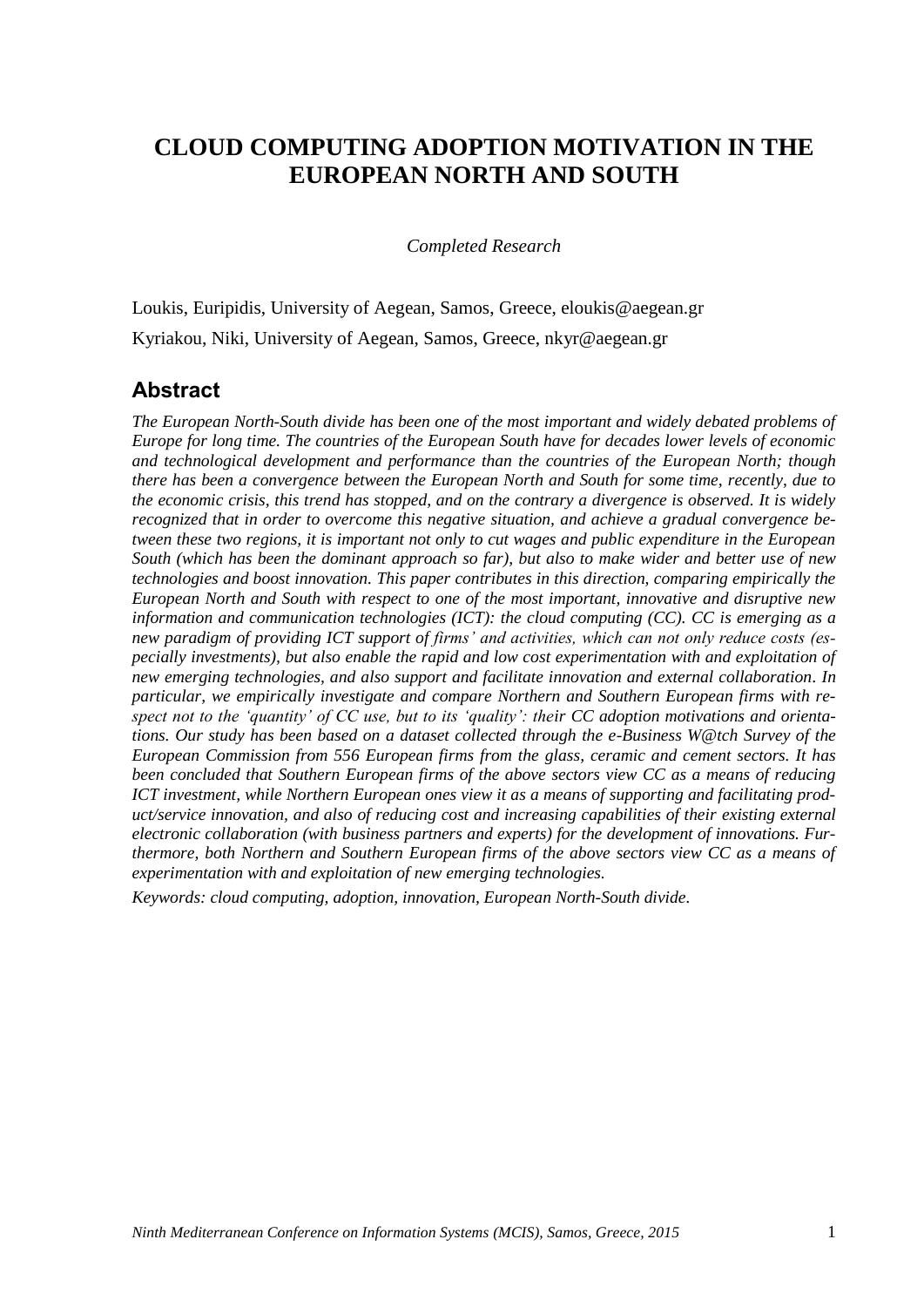# **1 Introduction**

The European North-South divide has been one of the most important and widely debated problems of Europe for long time (Aiginger, 2013a and 2013b; Landesmann, 2013). The countries of the European South (often referred to as the 'European Periphery') have for decades lower levels of economic and technological development, productivity and performance, and also higher levels of unemployment, than the countries of the European North. The Southern European countries are characterised by some fundamental weaknesses associated with the size and structure of manufacturing, deficits in innovation and education, deficits with respect to the exploitation of economy globalisation and the restructuring of the public sector. They have a larger share of low skill industries and a smaller share of higher skill ones; the technology driven industries are much smaller in comparison with the Northern European countries, and also declining. European periphery countries did not use the advantage of globalization despite being located by the sea and despite a history of global trade connections. Though there has been a convergence between the European North and South for some time, recently, due to the economic crisis, this trend has stopped, and on the contrary a divergence is observed (Aiginger, 2013a). It is widely recognized that in order to overcome this negative situation, and achieve a gradual convergence between these two regions, it is important not only to cut wages and public expenditure in the European South (which has been the dominant approach so far), but also to make wider and better use of new technologies and boost innovation, aiming at increase of productivity and growth.

Cloud Computing (CC) is one of the most important, innovative and disruptive new information and communication technologies (ICT), which changes radically the way firms access and use ICT for supporting their activities: part of the ICT support services required by firms are delivered not by their internal ICT units, but by external providers on an on-demand basis over the Internet, and users pay for the service as an operating expense, based on the real use of it, without having to make significant initial hardware and software investments, and also without having to incur operation, support and maintenance costs (Armbrust et al., 2010; Marston et al., 2011; Venders and Whitley, 2012). CC is defined by the US National Institute for Standards and Technology (NIST) as "[...] a model for enabling ubiquitous, convenient, on-demand network access to a shared pool of computing resources (e.g. networks, servers, storage, applications, services) that can be rapidly provisioned and released with minimal management effort or service provider interaction" (NIST, 2009). CC can provide significant benefits to firms: initially the ICT cost reduction was regarded as the most significant of them, and especially the reduction of the required ICT investments, by converting related capital investments (cap-ex) to operating costs (op-ex); however, it was soon realised that CC could provide, beyond these 'first-level' cost reduction oriented benefits, some additional 'second-level' significant transformation oriented benefits: it can enable the rapid and low cost experimentation with and exploitation of new emerging technologies, and also support and facilitate innovation and external collaboration (Etro, 2009; Brynjolfsson et al., 2010; Marston et al., 2011; Venders and Whitley, 2012). According to Armbrust et al. (2010) CC enables the quick implementation of new ICT-based ideas, as 'developers with innovative ideas for new Internet services no longer require the large capital outlays in hardware to deploy their service or the human expense to operate it'.

In this paper we empirically investigate and compare Northern and Southern European firms with respect not to the 'quantity' of CC use, but to its 'quality': their CC adoption motivations and orientations. In particular, we investigate and compare to what extent Northern and Southern European firms view CC as a means of: a) ICT investment reduction; b) Supporting and facilitating product/service innovation and process innovation; c) Experimenting with and exploiting new ICT; and d) Supporting and facilitating external collaboration. Furthermore, this investigation is not based on the analysis of firms' managers' subjective perceptions concerning the usefulness of CC along the abovementioned four dimensions (which is the usual approach in the research literature for investigating firms' motivations for adopting various technologies); it adopts a more 'objective' approach, based on the estimation of the firm level association between propensity for CC adoption and each of the above four vari-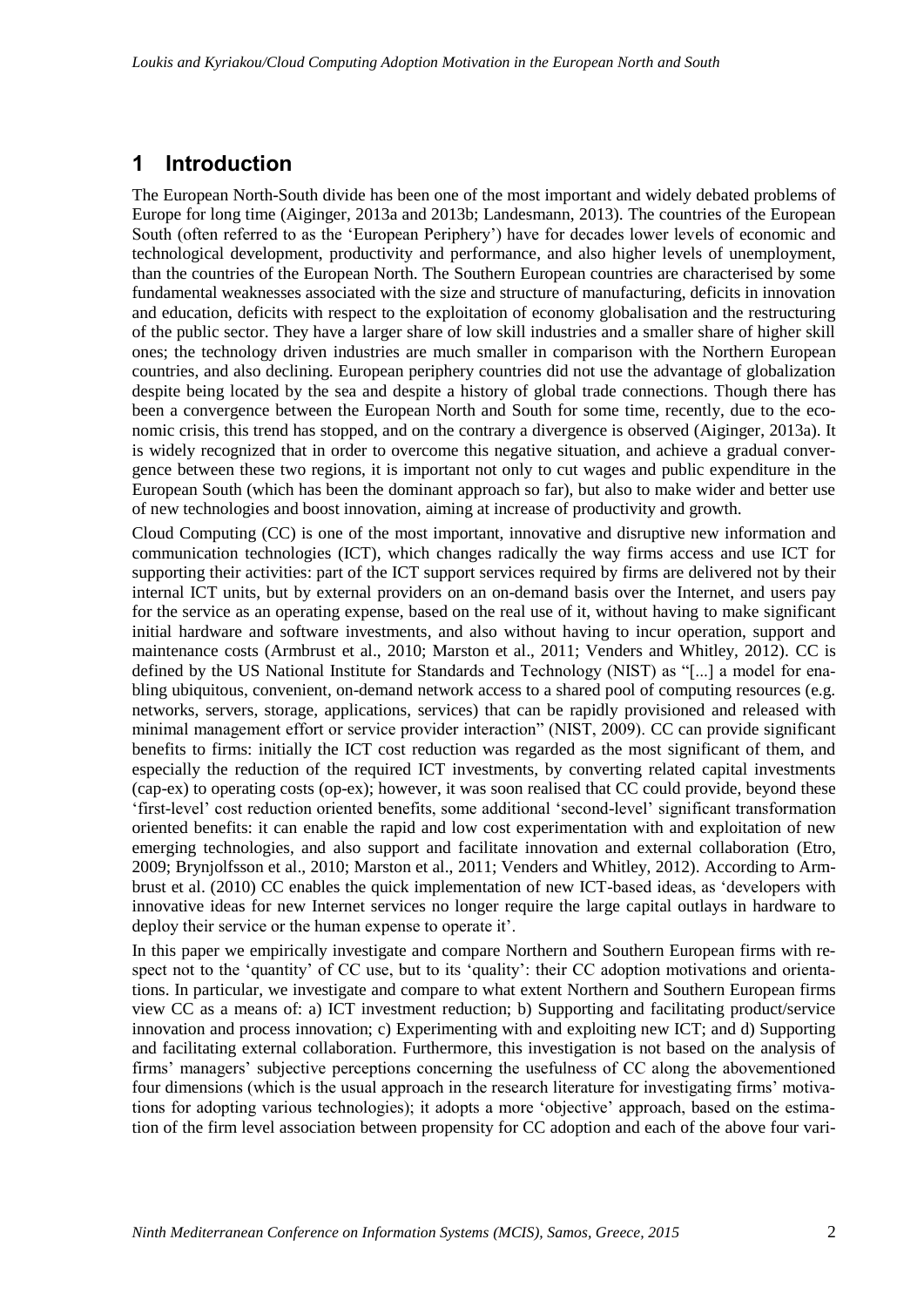ables (adoption of ICT investment strategy, product/service innovation strategy and process innovation strategy; interest in some new emerging ICT (data warehousing and data mining, mobile services); and having external collaborations for the development of innovations) in these two geographic regions. Our study has been based on a dataset collected through the e-Business W@tch Survey of the European Commission from 556 European firms from the glass, ceramic and cement sectors.

This paper consists of seven sections. In the following section 2 a relevant literature review is presented, while in section 3 our research hypotheses are developed. Then in section 4 the data and the method of this study are described. In section 5 the results are presented and discussed. The final section 6 summarizes the conclusions and suggests future research directions.

# **2 Literature Review**

Considerable empirical research has been conducted concerning the factors affecting CC adoption by firms. Most of it has been based on the Technology, Organization and Environment (TOE) theory (Tornatzky and Fleischer, 1990; Baker, 2011), which identifies three groups of factors that affect the adoption of technological innovations in general by firms: technological (= perceived characteristics of the technological innovation), organizational  $(=$  firm's characteristics) and environmental  $(=$  characteristics of firm's external environment) ones (Low et al., 2011; Mangula et al., 2014; Hsu et al., 2014; Oliveira et al., 2014; Gutierrez et al., 2015); for each group a number of CC related factors are determined, and then the statistical importance of their effects on adoption CC are tested. In particular, Low et al. (2011) examine the effect of a set of technological factors (relative advantage, complexity and compatibility), organizational factors (top management support, firm size and technology readiness) and environmental factors (competitive pressure and trading partner pressure) on CC adoption. They concluded that perceived relative advantage, top management support, firm size, competitive pressure and trading partner pressure have statistically significant effects on CC adoption. Mangula et al. (2014) similarly examine the effect of technological factors (relative advantage, compatibility, complexity, trialability, observability), organizational factors (organizational readiness, top management support) and environmental factors (market pressure, market competition vendor marketing, trust in vendor, government support) on the adoption of Software as a Service (SaaS) services. They conclude that compatibility, observability, market competition and government support have a positive correlation with SaaS adoption, while complexity has a negative correlation with it. Hsu et al. (2014) examine the effect of perceived benefits and business concerns (technological factors), IT capability (IT personnel and budget - organizational factor) and external pressure (environmental factor) on CC adoption intention; they found that the first three of these factors are significant determinants of CC adoption. Oliveira et al. (2014) examine the effects of three CC characteristics from a technological innovation perspective (relative advantage, complexity and compatibility), three organizational context characteristics (top management support, firm size, technological readiness) and two environmental context characteristics (competitive pressure, regulatory support). They found that relative advantage, technological readiness, top management support and firm size have positive effects on CC adoption, while complexity has a negative effect. Another similar study has been conducted by Gutierrez et al. (2015), who examined the effects of a set of technological factors (relative advantage, complexity and compatibility), organizational factors (top management support, firm size, technological readiness) and environmental factors (competitive pressure, trading partners pressure) on CC adoption. They concluded that competitive pressure, complexity, technology readiness and trading partner pressure have a significant influence on the adoption of CC services.

Furthermore, there are CC adoption empirical studies that are based on the synthesis of other theoretical frameworks (Benlian et al., 2009; Saya et al., 2010; Benlian & Hess, 2011; Wu et al., 2013). The study of Benlian et al. (2009) developed a SaaS adoption model by combining three theoretical foundations: transaction cost theory (including in their model the application specificity and perceived uncertainty), resource-based view of the firm (including application strategic value and inimitability) and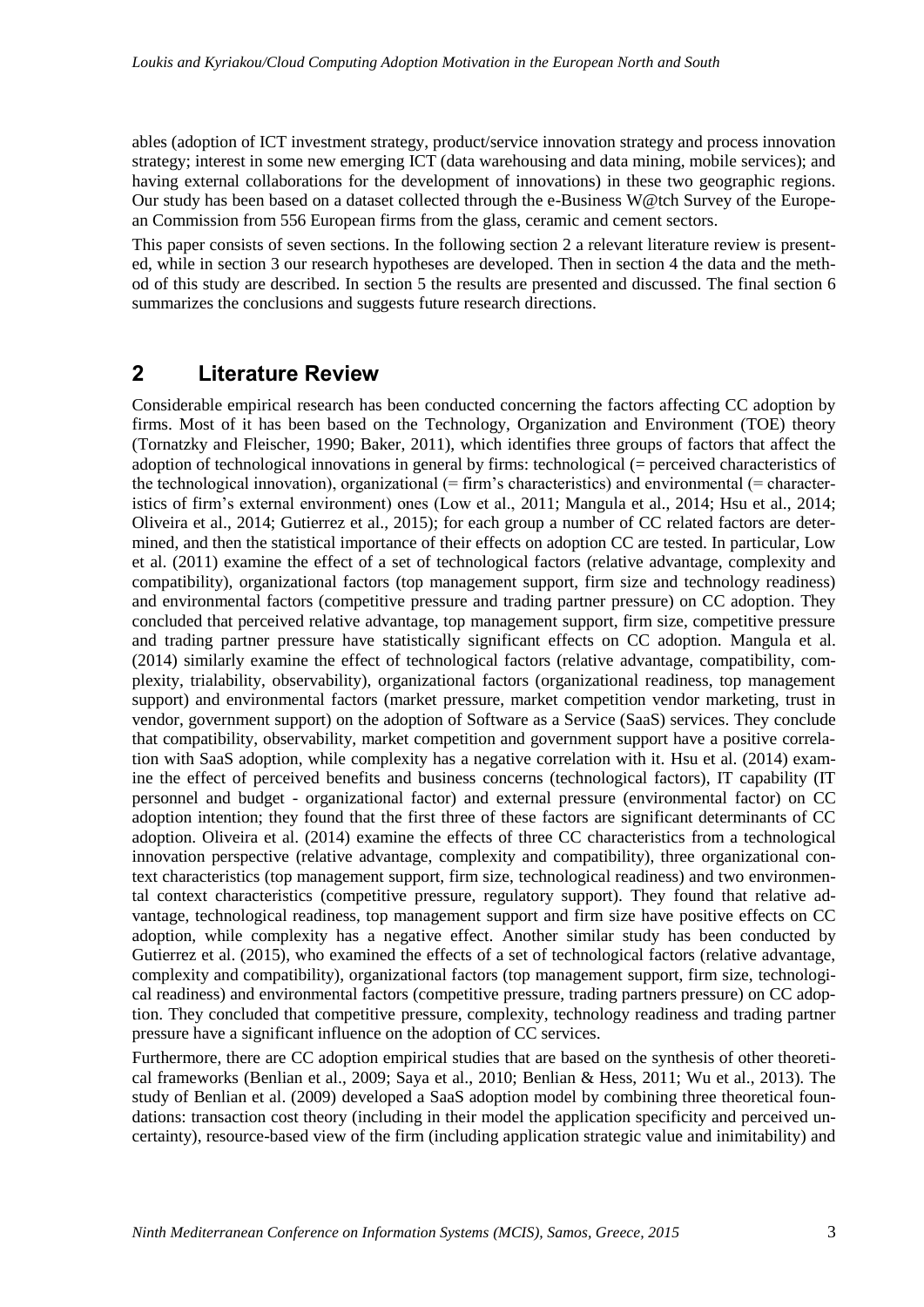theory of planned behaviour (including the attitude towards SaaS and also social influence). It has concluded that social influence, adoption uncertainty and application strategic value are the most consistent SaaS adoption drivers across all application types. The study of Saya et al. (2010) formulated a four layers structural equation CC adoption model, based on the institutional theory and the real options theory. It reached the conclusion that institutional influences (e.g. from government, customers, suppliers, competitors, strategic partners, industry and trade organizations, professional bodies) affect organizations perceptions about the technological characteristics of CC (perceived accessibility, scalability, cost effectiveness and lack of security), and through them affect the perceptions on the provided real options by CC adoption (concerning ICT applications growth, abandonment and deferral) and finally the intention to adopt CC). Benlian and Hess (2009) having as theoretical foundation the theory of reasoned action, in combination with previous research on ICT outsourcing and application service provision (ASP), examine the effects of perceived SaaS opportunities (cost advantages, strategic flexibility, focus on core competencies, access to specialised resources and quality improvements) and SaaS risks (performance, economic, strategic, security and managerial ones) on the intention to increase the level of its adoption. They have concluded that the perceived cost advantages have the strongest positive effect, followed by strategic flexibility and the quality improvement, while the security risks have the strongest negative effect, followed by the performance, economic and strategic risks. Wu et al. (2013) conducted a study of CC adoption factors having as theoretical foundations the innovation diffusion theory (DOI) proposed by Rogers (2003) and the 'information processing view' (IPV) of the firm. They concluded that business process complexity and also applications compatibility have negative effects on CC adoption intention, while entrepreneurial culture and applications functionality have positive effects.

However, there is a lack of empirical investigation of the association between CC adoption and various aspects of firm's strategy and operation, which would provide valuable insight into CC adoption motivations and orientations of firms. Also, there is a lack of comparative studies in this respect between geographic regions or countries, from such a 'quality' related perspective, rather than a 'quantity' related one. This study contributes to filling these research gaps, by empirically investigating and comparing Northern and Southern European glass, ceramic and cement sector firms with respect to their CC adoption motivations and orientations.

# **3 Research Hypotheses**

We formulated four research hypotheses, which concern the association of the propensity to adopt CC with four firm's strategic and operational characteristics that correspond to the four main motivations of firms for adopting CC according to previous literature (Armbrust et al., 2010; Marston et al., 2011; Venders and Whitley, 2012): ICT investment reduction, support and facilitation of innovation, experimentation with and exploitation of new emerging ICT, and support and facilitation of external collaborations.

In particular, our first research hypothesis concerns the association between the adoption of an ICT investment reduction strategy and the propensity for CC adoption. Due to the economic crisis that exists in many countries firms have to adopt to a greater or lesser degree strategies of IT investment reduction. This does not allow them to upgrade and enhance their ICT infrastructures in order to meet new business needs, or to take advantage of new emerging technologies (such as data warehousing/mining, mobile technologies, etc.); this can have negative impact on firms' long term competitiveness. CC can be quite useful for such firms, as it enables them to upgrade the computing power of their ICT infrastructures (e.g. by using Infrastructure as a Service (IaaS)), and also their functionality (e.g. by using Software as a Service (SaaS)), without having to make additional upfront ICT investments (Marston et al., 2011; Venders and Whitley, 2012), transforming them to operational expenses based on the real use they make of these services (a 'pay as you go' model), and also without having to incur the corresponding operation, support and maintenance costs. Therefore, we expect that firms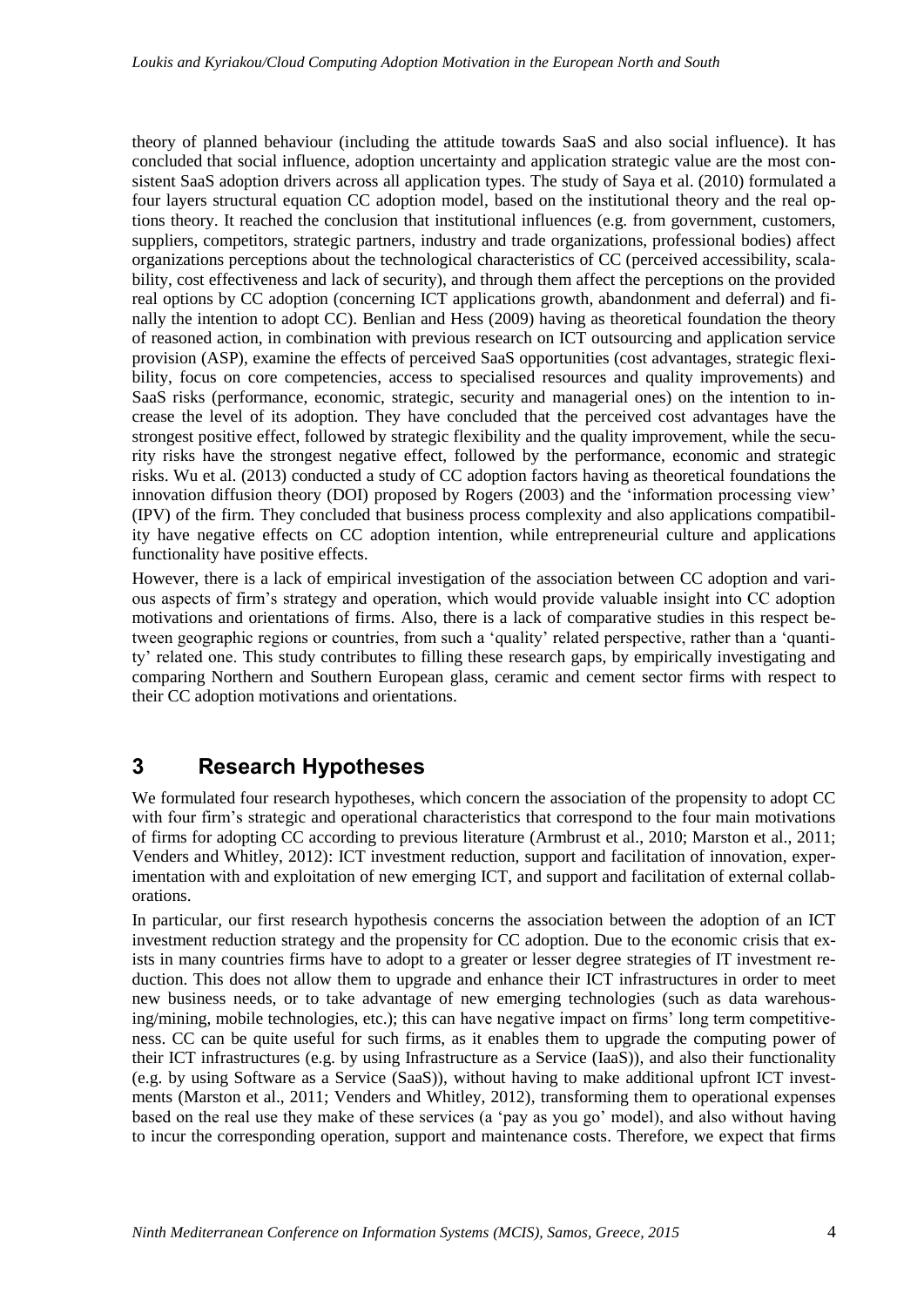adopting an ICT investment reduction strategy will have a strong propensity to adopt CC. So, our first research hypothesis is:

#### *H1. The adoption of an ICT investment reduction strategy is positively associated with the propensity for CC adoption.*

Our second research hypothesis concerns the association between the adoption of an innovationoriented strategy and the propensity for CC adoption. Changes in customers' needs and preferences, emergence of new technologies and strong competition make it necessary for firms to make innovations in their products and services, and also in their internal production and administrative processes, which have become today highly important for the competitiveness and even for the survival of firms. However, these innovations (both product/service and process ones) usually necessitate the development of complex supporting ICT infrastructures; this can be costly (requiring considerable capital investments), risky (since if the innovation is not successful its supporting ICT infrastructure will become to a large extent useless, leading to waste of significant financial resources) and also can take too much time (which is quite negative in the rapidly changing and highly competitive modern economy). CC can alleviate the above problems: it can reduce the cost of the required ICT infrastructure for supporting an innovation (and make it an operational expense, without having to make ICT investments), and the implementation time (as the required CC services can be rapidly activated and customized), and also reduce the risk (since if the innovation is not successful the CC services used for supporting it can be simply terminated). Previous CC literature has emphasized that it can provide benefits associated not only with the ICT cost reduction, but also with the support and facilitation of innovations as well, as CC enables the rapid development of their required supporting ICT infrastructures, at a low cost, without requiring ICT capital investments (Brynjolfsson et al., 2010; Marston et al., 2011; Venders and Whitley, 2012; Berman et al., 2012). So, we expect that firms adopting an innovation-oriented strategy will have a strong propensity to adopt CC. Thus, our second hypothesis is:

*H2. The adoption of an innovation-oriented strategy is positively associated with the propensity for CC adoption.*

It can be analysed into the following two hypotheses:

*H2a. The adoption of a product or service innovation oriented strategy is positively associated with the propensity for CC adoption.* 

*H2b. The adoption of a process innovation oriented strategy is positively associated with the propensity for CC adoption.* 

Our third research hypothesis concerns the association between the interest in the adoption of new ICT and the propensity for CC adoption. A major trend of the modern economy is the continuous emergence of new ICT; each firm has to decide which of the multiple new emerging ICT are appropriate and beneficial for its particular activities, processes, products and services, and also sufficiently mature, so they should be adopted, and which of these emerging ICT are not, so they should not be adopted. However, the adoption of a new emerging ICT poses two important problems: on one hand it can be costly and require some capital investment, and on the other hand it carries some uncertainty and risk (as to whether it is really applicable, appropriate and beneficial); if it is not finally successful there will be a loss of valuable financial resources that have been used for the relevant investment. CC can alleviate both these problems: it can reduce the abovementioned required costs, making them operational expenses and eliminating the need for investment; also it can eliminate the inherent risk (since if the adoption is not successful the CC services used can be simply terminated). Previous literature argues that one of the most important advantages of CC is that it enables enhancing firm's ICT infrastructure by incorporating new emerging ICT, rapidly, at a low cost and without having to make additional investments, with the most widely mentioned of them being data warehousing/mining and mobile services (Marston et al., 2011; Venters and Whitley, 2012; Bhagyashree and Borkar, 2012; Verma, 2013). Therefore we expect that firms interested in experimentation with and exploitation of new ICT will have a strong propensity to adopt CC. So, our third hypothesis is: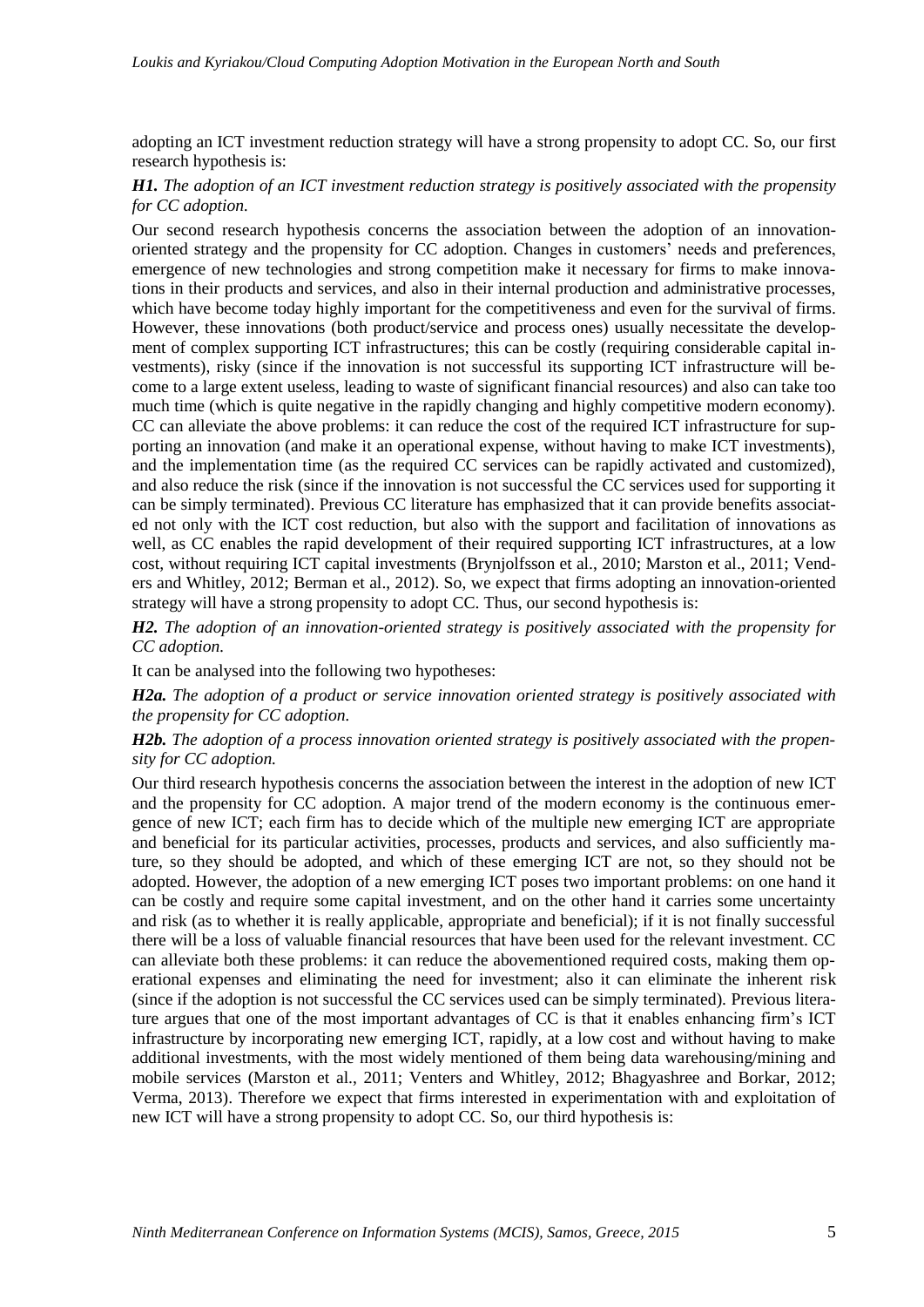#### *H3. Interest in adopting new ICT is positively associated with the propensity for CC adoption.*

Finally, our fourth research hypothesis concerns the association of the collaboration with other firms with the propensity to adopt CC. The globalization, the strong competition, the continuous emergence of new technologies, the fast changes that characterise the modern business environment, as well as the high expectations and demands of consumers for high value-added products and services, and also for continuous renewal and improvement of them, make it difficult for individual firms to survive on their own, relying only on their internal resources, and this results in increasing collaboration among firms having complementary resources, both at the operational and the product/service and process innovation level (Rycroft, 2007; Zeng et al., 2010; Xie et al., 2013; Majava et al., 2013). However, this necessitates extensive exchange of both structured and unstructured information, which can be significantly supported and facilitated through the use of appropriate ICT. The use of CC services enables the development, operation and maintenance of this ICT support of collaboration rapidly, at a low cost, without having to make additional investments. A recent study based on interviews with business and ICT practitioners in the UK revealed that CC has a strong potential to support and facilitate business collaboration at a low cost (Willcocks et al., 2014). For the above reasons we expect that firms having collaboration with other firms will have a strong propensity to adopt CC. So our fourth research hypothesis is:

*H4. Collaboration with other firms is positively associated with the propensity for CC adoption.*

# **4 Data and Method**

In this study we have used firm level data collected through the "e-Business Survey 2009" survey, conducted by the e-Business Market W@tch (www.ebusiness-watch.org) under the auspices of the European Commission. In this survey were collected data concerning the use of various types of ICT, ICT skills, ICT investment, and also innovation activity from 676 firms of the glass, ceramic and cement sectors from six European countries: Germany, France, UK, Italy, Spain and Poland. For this study we focused on the data from the first five of these countries, with the first three belonging to the European North, and the next two belonging to the European South, while the Polish data were not used (as Poland belongs to the Easter European region, which has quite different economic characteristics).

As dependent variable we used the propensity for CC adoption, which has three possible values (very relevant, partly relevant, not relevant). As independent variables we used three binary variables concerning the adoption or not of an ICT investment reduction strategy, a product/service innovation strategy and a process innovation strategy respectively; two values concerning firm's interest in two new emerging ICT, the data warehousing and data mining, and the mobile services, which have three possible values (very relevant, partly relevant, not relevant); and also two binary variables concerning the existence or not of external innovation collaboration (i.e. with other firms), and also of electronic (i.e. supported by ICT) external innovation collaboration.

We tested the research hypotheses H1 – H4 separately for the European North and the European South, by estimated the association between the dependent variable and each of the abovementioned independent ones, initially for the European North sub-sample (firms from Germany, France and Italy), and then for the European South sub-sample (Italy and Spain). In particular, we calculated widely used measures of association between ordinal variables: Sommer's' D and Kendall's tau-b; they both range from -1 to 1, with the sign indicating the direction of the association, and the absolute value indicating its strength. It should be noted that we did not estimate a regression model because there were high levels of correlation between our independent variables; according to the econometric literature (e.g. Greene, 2011; Gujarati, 2008) if we have high levels of correlation between the independent variables of a regression (problem of 'multi-collinearity'), then the regression coefficients are not reliable estimates of the impact of the independent variables on the dependent variable.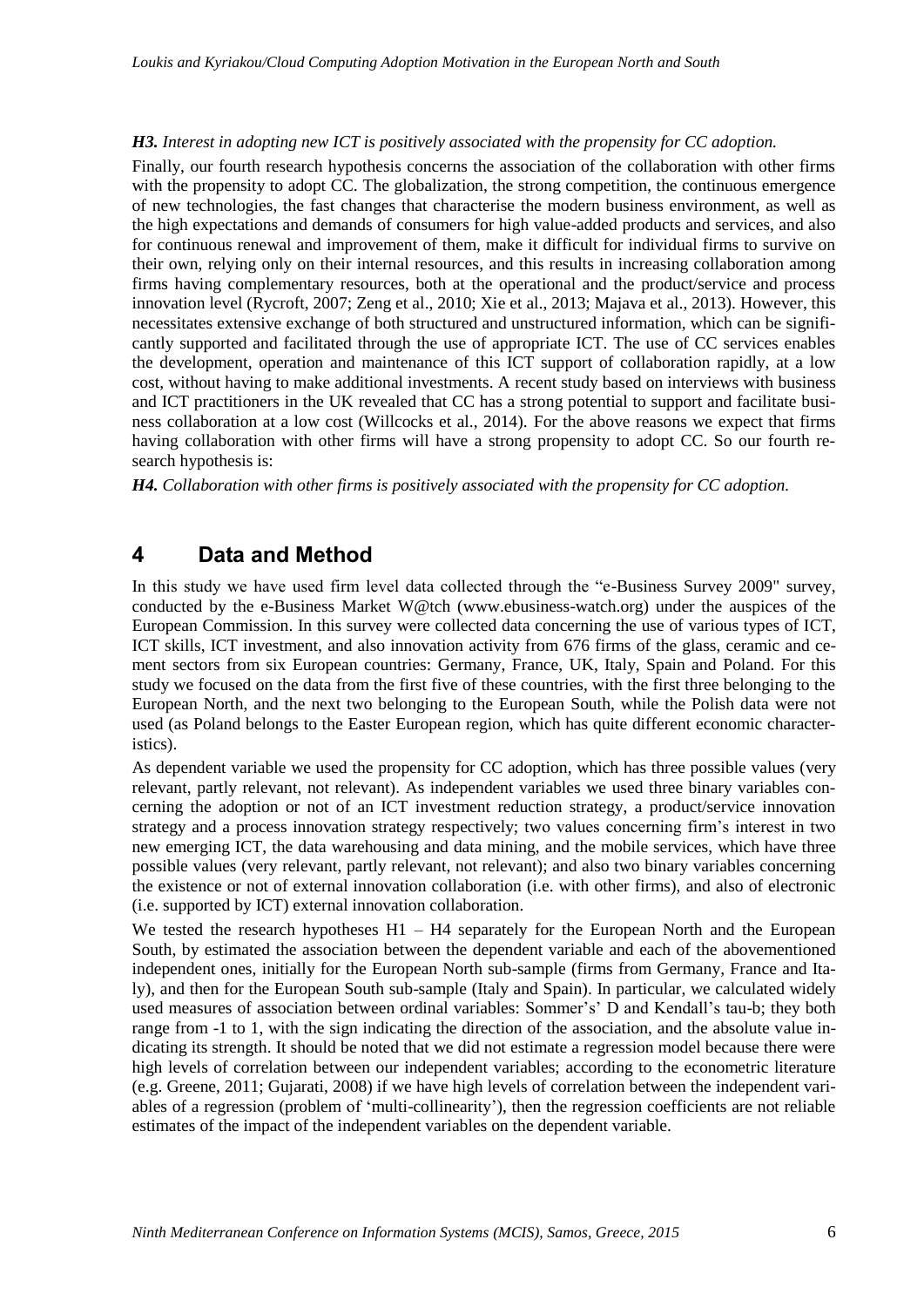# **5 Results**

In Table 1 we can see the relative frequencies of the three possible values of our dependent variable (propensity for CC adoption) for each of the five countries examined in this study. We remark that in the glass, ceramic and cement sectors of the examined Southern Europe countries there is a higher share of firms considering CC as very relevant or partly relevant than in the examined Northern Europe countries. A possible explanation of this might be that the economic problems of the European South limit the financial resources of firms, and this increases their propensity to use CC for reducing the ICT costs and especially ICT investments; however, a clearer picture on this can be formed by examining the estimated associations of the propensity for CC adoption with our independent variables, which are discussed in the following paragraphs of this section. In Table 2 we can see the relative frequencies of the possible values of our independent variables for each of the five countries examined in this study (for the two triple valued independent variables, concerning firm's interest in data warehousing/data mining, and mobile services, is shown the sum of the relative frequencies of 'very relevant' and 'partly relevant'). We remark in the European South, due to the existing economic problems that reduce demand and sales, it is much higher the percentage of firms of these sectors adopting an ICT investment reduction strategy, in comparison with the European North; also, we have higher percentages of firms making innovations, having electronic external innovation collaboration and being interested in data warehousing/mining.

|              |                | <b>Cloud Computing Propensity</b> |                     |                      |  |
|--------------|----------------|-----------------------------------|---------------------|----------------------|--|
|              |                | Very Relevant $(\% )$             | Partly Relevant (%) | Not Relevant $(\% )$ |  |
| South        | <b>Italy</b>   | 4.0                               | 17.8                | 8.2                  |  |
|              | <b>Spain</b>   | 3.2                               | 12.8                | 84.0                 |  |
|              | UK             | 0.0                               | 4.7                 | 95.3                 |  |
| <b>North</b> | <b>France</b>  | 1.2                               | 11.6                | 87.2                 |  |
|              | <b>Germany</b> | $0.0\,$                           | 4.4                 | 95.6                 |  |

*Table 1. Cloud Computing propensity relative frequencies*

|              |               | <b>ICT</b> Invest.<br><b>Reduction</b><br><b>Strategy</b> | Product/<br><b>Service</b><br><b>Innovation</b><br><b>Strategy</b> | <b>Process</b><br><b>Innovation</b><br><b>Strategy</b> | <b>Interest</b><br>in<br><b>DW/DM</b> | <b>Interest</b><br>in Mobile<br><b>Services</b> | Innova-<br>tion<br>Collabo-<br>ration | Electr.<br>Innova-<br>tion<br>Collab. |
|--------------|---------------|-----------------------------------------------------------|--------------------------------------------------------------------|--------------------------------------------------------|---------------------------------------|-------------------------------------------------|---------------------------------------|---------------------------------------|
| <b>South</b> | <b>Italy</b>  | 30.7                                                      | 39.6                                                               | 38.6                                                   | 32.7                                  | 44.6                                            | 25.7                                  | 13.9                                  |
|              | <b>Spain</b>  | 30.4                                                      | 36.0                                                               | 44.0                                                   | 26.4                                  | 57.6                                            | 13.6                                  | 13.6                                  |
| <b>North</b> | <b>UK</b>     | 14.1                                                      | 34.4                                                               | 40.6                                                   | 9.4                                   | 26.5                                            | 18.8                                  | 7.8                                   |
|              | <b>France</b> | 20.9                                                      | 20.9                                                               | 24.4                                                   | 22.1                                  | 41.9                                            | 17.0                                  | 11.6                                  |
|              | Germ.         | 16.7                                                      | 36.1                                                               | 39.4                                                   | 17.2                                  | 33.9                                            | 16.1                                  | 9.4                                   |

*Table 2. Independent variables frequencies*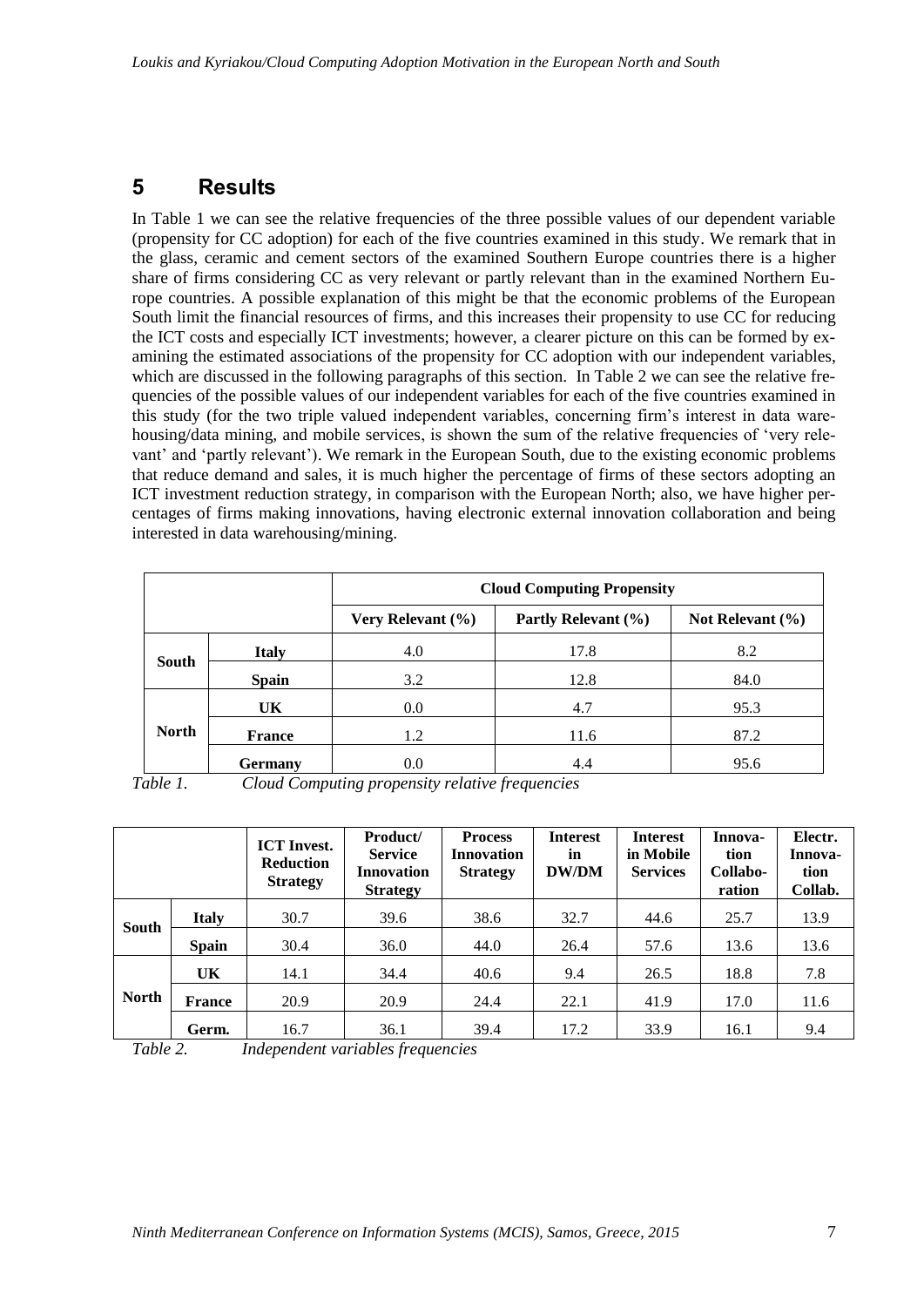In Tables 3 and 4 we can see for all independent variables their calculated Sommer's D coefficient and Kendall tau-b coefficient values with respect to the independent variable (propensity for CC adoption) for the European North and South respectively (statistically significant values are shown in bold).

We remark that in both regions there is a statistically significant positive association of the interest in the two examined new emerging ICT, data warehousing/mining and mobile services, with the propensity for CC adoption. Therefore, hypothesis H3 is supported in both regions. This indicates that both Northern and Southern European firms of the examined sectors view CC as a low cost and risk means of experimentation with and exploitation of these new emerging ICT. We can see that in both regions the Sommer's D and Kendall tau-b values for these two variables are the highest among all our independent variables, which indicate that experimentation with/exploitation of emerging ICT seems to be a very strong motivation for the adoption of CC by firms of these three sectors in both Northern and Southern Europe; this appears to be stronger in the Southern Europe, as indicated by the higher values of both Sommer's D and Kendall tau-b for this region (see Table 4) in comparison with the Northern Europe (see Table 3), as the economic problems and the lower market demand in the former put pressure on them to exploit the extensive capabilities for low cost and risk use of new emerging ICT offered by CC.

| <b>Independent Variable</b>                | Sommer's D | Kendall<br>tau-b | <b>Research</b><br><b>Hypothesis</b> |
|--------------------------------------------|------------|------------------|--------------------------------------|
| <b>ICT</b> Investment Reduction Strategy   | .094       | .102             | H1                                   |
| Product/Service Innovation Strategy        | .044       | .053             | H2a                                  |
| <b>Process Innovation Strategy</b>         | .107       | .131             | H2h                                  |
| Interest in Data Warehousing/Mining        | .182       | .199             | H <sub>3</sub>                       |
| <b>Interest in Mobile Services</b>         | .124       | .155             | H <sub>3</sub>                       |
| Innovation Collaboration                   | .063       | .067             | H4                                   |
| <b>Electronic Innovation Collaboration</b> | .276       | .280             | H4                                   |

*Table 3. Sommer's D and Kendall tau-b values for the European North*

| <b>Independent Variable</b>                | Sommer's D | Kendall<br>tau-b | <b>Research</b><br><b>Hypothesis</b> |
|--------------------------------------------|------------|------------------|--------------------------------------|
| <b>ICT Investment Reduction Strategy</b>   | .205       | .208             | H1                                   |
| <b>Product/Service Innovation Strategy</b> | .113       | .116             | H2a                                  |
| <b>Process Innovation Strategy</b>         | .104       | .106             | H2b                                  |
| Interest in Data Warehousing/Mining        | .328       | .334             | H <sub>3</sub>                       |
| <b>Interest in Mobile Services</b>         | .232       | .245             | H <sub>3</sub>                       |
| Innovation Collaboration                   | .118       | .118             | H4                                   |
| Electronic Innovation Collaboration        | .112       | .113             | H4                                   |

*Table 4. Sommer's D and Kendall tau-b values for the European South*

Furthermore, we remark that only in the European South there is a statistically significant positive association of the adoption of an ICT investment reduction strategy with the propensity for CC adoption; so hypothesis H1 is supported only in the European South. On the contrary, only in the European North there is a statistically significant positive association of the adoption of a product/service inno-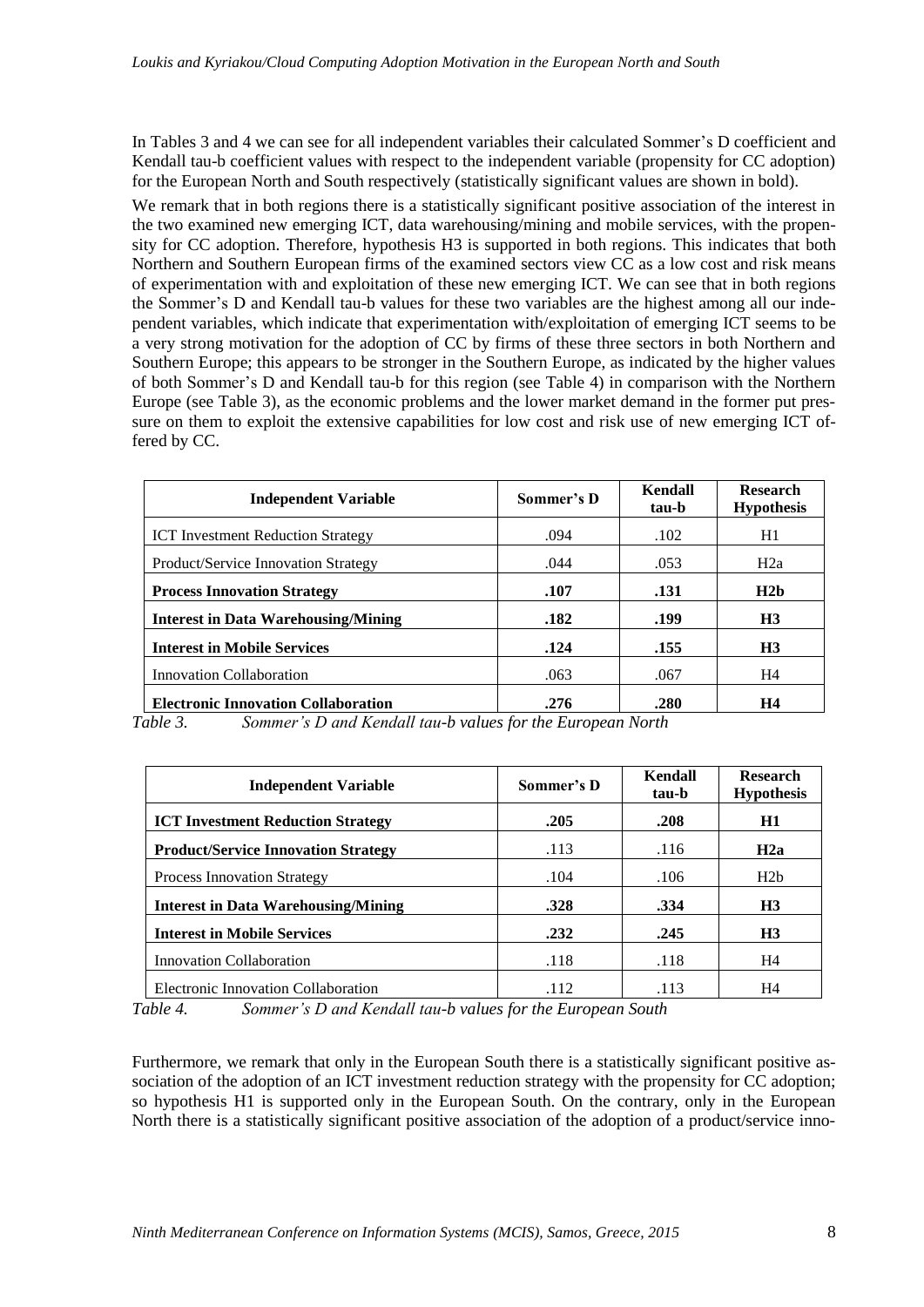vation strategy with the propensity for CC adoption; so hypothesis H2a is supported only in the European North. Also, there is not statistically significant association of the adoption of a process innovation strategy with the propensity for CC adoption; so hypothesis H2b is not supported. The above results indicate that the Southern European firms of the above sectors view CC as a means of reducing ICT investment; CC enables them to upgrade and enhance their ICT infrastructures in order to meet new business needs, without having to make new investments, which would difficult to finance in the problematic economic context of the European South. On the contrary the Northern European firms of the above sectors view it as a means of supporting and facilitating product/service innovation.

Finally, in none of these two regions there is statistically significant positive association of the external innovation collaboration (i.e. collaboration with other firms for the development of innovations in products and services) with the propensity for CC adoption; only in the European North there is a statistically significant positive association of the electronic (i.e. supported by ICT) external innovation collaboration with the propensity for CC adoption. Therefore, hypothesis H4 is only partially supported. These results indicate that firms of these sectors from both regions do not view CC as a means of providing electronic support of innovation oriented collaboration with other firms, despite the arguments of relevant literature that CC has a strong potential to support and facilitate business collaboration at a low cost (Willcocks et al., 2014); however, in the European North firms already having electronically supported innovation collaboration with other firms view CC a means of reducing the cost and increasing the capabilities and flexibility of the existing ICT support of their external innovation collaborations.

# **6 Conclusions**

One of the most important problems of Europe for long time has been the gap in economic and technological development and performance between the European North and the European South, referred to as the 'European North-South divide'. Though for some time a gradual convergence between these two regions was in progress, recently, due to the economic crisis, this has stopped, and on the contrary a new divergence has started. It is widely recognized that in order to reverse this negative trend and achieve a gradual convergence between these two regions, it is of critical important to make wider and better use of new technologies and boost innovation in the European South in order to improve its productivity. This study makes a contribution to this 'European North-South divide' debate, by empirically investigating and comparing European North and South with respect to the one of the most important, innovative and disruptive new ICT: the CC; this technology changes radically the way firms access and use ICT for supporting their activities, and also the economics of business computing (as it enables the conversion of relevant capital investments (cap-ex) to operating costs (op-ex). In particular, we investigate and compare the 'quality' (instead of the 'quantity' usually examined by similar studies) of CC use (or planned use) by the Northern and Southern European firms: we examine to what extent they view CC as a means of: a) ICT investment reduction; b) Supporting and facilitating product/service innovation and process innovation; c) Experimenting with and exploiting new ICT; and d) Supporting and facilitating external collaboration. Our study has been based on a dataset collected through the e-Business W@tch Survey of the European Commission from 676 European firms from the glass, ceramic, cement and sectors.

It has been concluded that in the European South firms of the above sectors have in general a higher interest in and propensity for the adoption of CC than in the European North. However, the motivations and orientations of the former with respect to CC adoption have some similarities with the ones of the latter, but also important differences as well. Both Northern and Southern European firms of the examined sectors view CC as a low cost and risk means of experimentation with and exploitation of new emerging ICT, and this seems for both regions to be the strongest CC adoption motivation among the examined ones. However, we have found for the Southern European firms a higher interest in the experimentation with/exploitation of the examined new emerging ICT in comparison with the North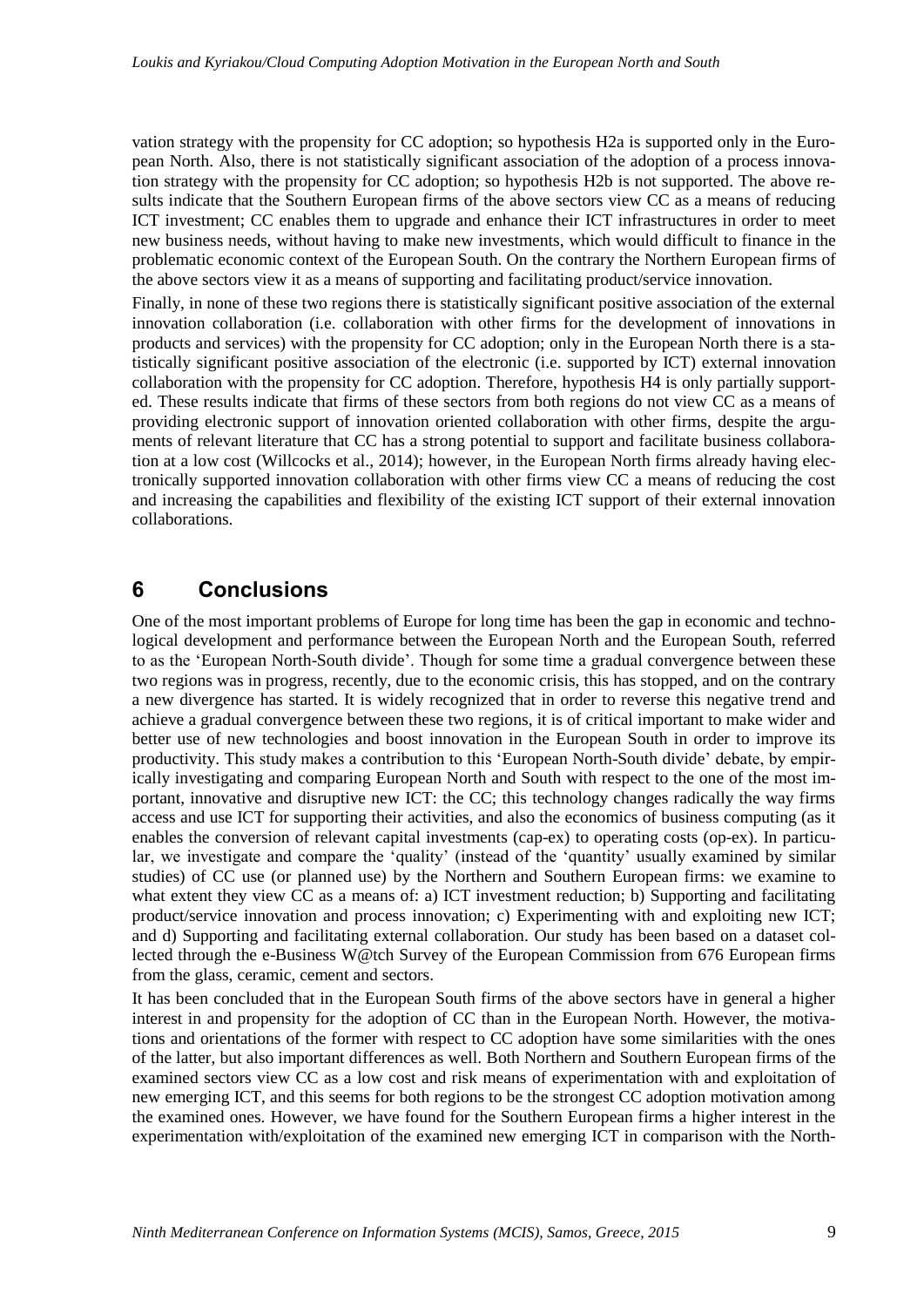ern European ones (see Table 2), and also a stronger association of it with the propensity for CC adoption (see Tables 3 and 4), which indicates a stronger motivation/orientation of the Southern European firms to use CC for experimentation with/exploitation of the new emerging ICT. The economic problems and the lower market demand in the European South put pressure on firms to exploit the extensive capabilities for low cost and risk use of new emerging ICT offered by CC.

Furthermore, it has also been concluded that Southern European firms of the above sectors view CC as a means of reducing ICT investment; this does not hold for the Northern European ones, which on the contrary view CC as a means of supporting and facilitating product/service innovation, and also of reducing cost and increasing capabilities of their existing external electronic collaboration (with business partners and experts) for the development of innovations. This indicates that Southern European firms are mainly oriented towards 'first-level' cost (and especially investment) reduction related benefits from CC, while on the contrary Northern European firms are mainly oriented towards 'secondlevel' transformation related benefits from CC, which are associated with support and facilitation of innovation and external collaboration. The difficulty of financing investments in the problematic economic context of the European South, in combination with the longer and stronger tradition of the European North concerning the use and advanced exploitation of complex new technologies, are a possible explanation for this.

The findings of this empirical study have interesting implications both for research and practice. With respect to research it makes a contribution to the existing body of knowledge concerning the impact of the national context of ICT adoption, focusing on a very important and disruptive ICT (the CC), and also not on the 'quantity' of its adoption, but on its 'quality' (motivations and orientations of CC adoption). With respect to practice, our conclusions can be useful for government agencies, both at national level and at European level, in order to formulate effective technology adoption and transfer policies, and also for CC services providers, in order to optimize their offerings in taking into account the specific characteristics and needs of each national market. Our study has two main limitations: its limited sectoral and national scope, and also the use of a rather broad dependent variable (propensity for CC adoption in general). So further research is required concerning the motivations/orientations of the adoption of various types of CC services (e.g. IaaS, PaaS, SaaS), in various sectorial and national contexts.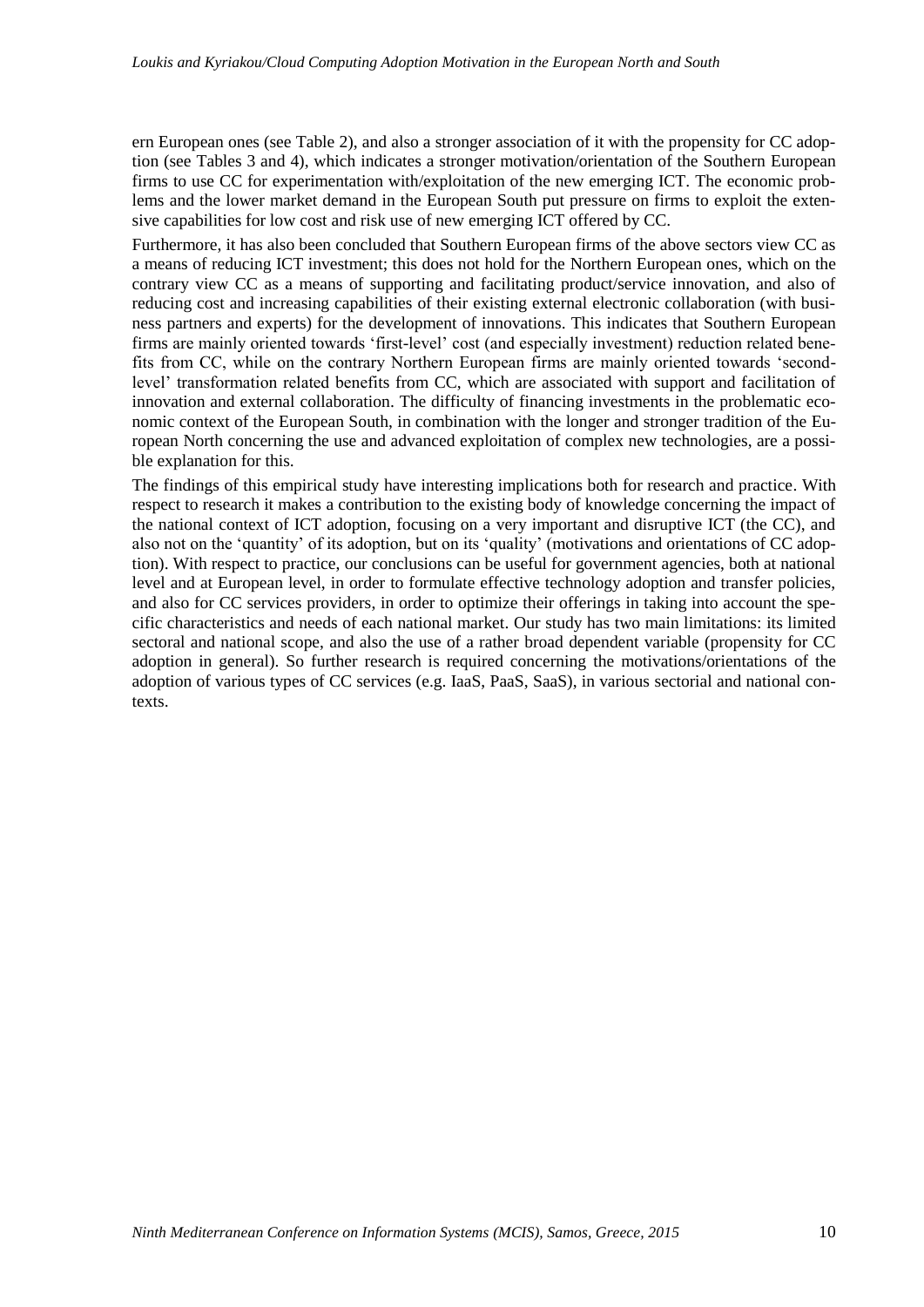#### **References**

- Aiginger, K. (2013a). "A New Strategy for the European Periphery". *Austrian Institute of Economic Research.* WIFO Working Papers - No. 443, Vienna, Austria.
- Aiginger, K. (2013b). "A Southern Europe strategy based on vision and industrial policy". *Ekonomiaz* 82 (1), 129-169.
- Armbrust, M., Fox, A., Griffith, R., Joseph, A., Katz, R., Konwinski, A., Lee, G., Patterson, D., Rabkin, A, Stoica I. and Zaharia M. (2010). "A view of Cloud Computing". *Communications of the ACM* 53  $(4)$ , 50- 58.
- Baker, J. (2011). "The technology-organization-environment framework" In: *Information Systems Theory: Explaining and Predicting Our Digital Society*. Ed. By Y. Dwivedi, M. Wade and S. Schneberger. New York: Springer, 231-246.
- Benlian, A., Hess, T and Buxmann, P. (2009). "Drivers of SaaS-Adoption An Empirical Study of Different Application Types". *Business & Information Systems Engineering* 1 (5), 357-369.
- Benlian, A. and Hess, T. (2011). "Opportunities and Risks of Software-as-a-Service: Findings from a Survey of IT Executives". *Decision Support Systems* 52 (1), 232-246.
- Berman, S., Kesterson-Townes, L., Marshall, A. and Srivathsa, R. (2012). *The power of cloud - Driving business model innovation*. USA, New York: IBM Institute for Business Value.
- Bhagyashree, A. and Borkar, V. (2012). "Data Mining in Cloud Computing". In: *Proceedings Published by International Journal of Computer Applications*.
- Brynjolfsson, E., Hofmann, P. and Jordan, J. (2010). "Economic and BusinessDimensions Cloud Computing and Electricity: Beyond the utility model". *Communications of the ACM* 53 (5), 32–34.
- Etro, F. (2009). "The Economic Impact of Cloud Computing on Business Creation, Employment and Output in Europe". *Review of Business and Economics* 54 (2), 179-208.
- Greene, W. H. (2011). *Econometric Analysis*. New Jersey: Prentice Hall Inc.
- Gujarati, D. N. (2008). *Basic Econometrics*, New York: Mc-Graw Hill Higher Education.
- Gutierrez, A., Boukrami, E. and Lumsden, R. (2015). "Technological, Organisational and Environmental factors influencing managers' decision to adopt cloud computing in the UK". *Journal of Enterprise Information Management* 28 (6).
- Hsu, P., Ray, F. and Li-Hsieh, S. 2014. "Examining Cloud Computing Adoption Intention, Pricing Mechanism and Deployment Model". *International Journal of Information Management* 34 (4), 474- 488.
- Landesmann, M.A. (2013). "The new North-South Divide in Europe can the European convergence model be resuscitated?" *WIIW Monthly Report* 2013 (1), 3-13.
- Low, C., Chen, Y. and Wu, M. (2011). "Understanding the Determinants of Cloud Computing Adoption". *Industrial management & Data Systems* 111 (7), 1006-1023.
- Majava, J., Isoherranen, V. and Kess, P. (2013). "Business Collaboration Concepts and Implications for Companies". *International Journal of Synergy and Research* 2 (1), 23–40.
- Mangula, I.S., Weerd, I. and Brinkkemper, S. (2014). "The Adoption of Software-as-Service: An Indonesian Case Study". In: *Proceedings in Pacific Asia Conference on Information Systems* (PACIS), 2014.
- Marston, S., Li, Z., Brandyopadyay, S., Zhang, J. and Ghalsasi, A. (2011). "Cloud Computing The Business Perspective". *Decision Support Systems* 51 (1), 176-189.
- NIST. (2009). NIST Definition of cloud computing v15, NIST, Editor. 2009, *National Institute of Standards and Technology*, Gaithersburg, MD.
- Oliveira, T., Thomas, M. and Espadanal, M. (2014). "Assessing the determinants of cloud computing adoption: An analysis of the manufacturing and services sectors". *Information & Management* 51 (5), 497-510.
- Rogers, E. (2003). *Diffusion of Innovations*. 5th edition. New York: Free Press.
- Rycroft R. W. (2007). "Does cooperation absorb complexity? Innovation networks and the speed and spread of complex technological innovation". *Technological Forecasting & Social Change, 74*, 565–578.
- Saya, S., Pee, L. and Kankanhalli, A. (2010). "The Impact of Institutional Influences on Perceived Technological Characteristics and Real Options in Cloud Computing Adoption". In: *Proceedings of International Conference on Information Systems* (ICIS), St. Louis, USA.